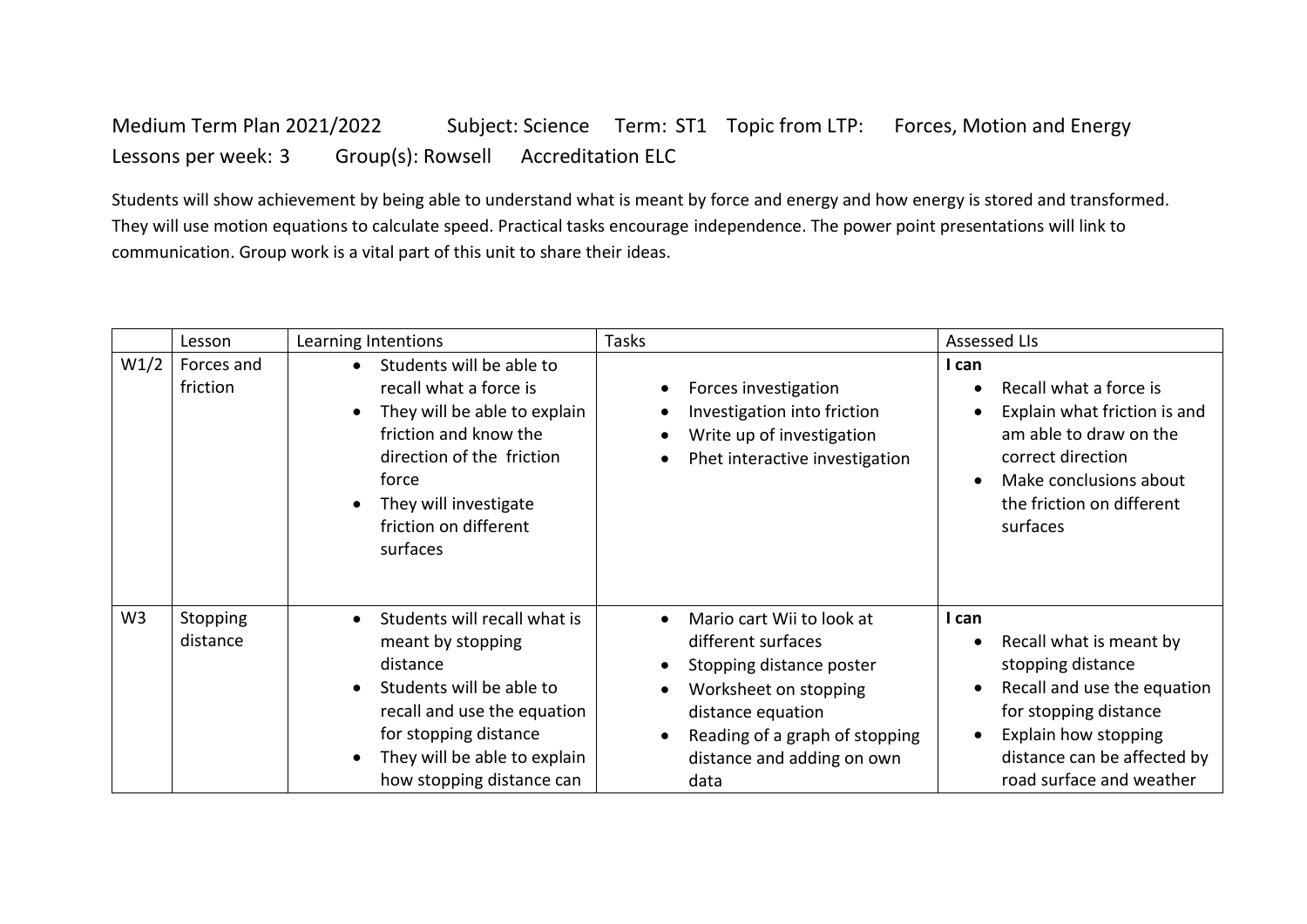|                |                    | be affected by factors such<br>as road surface and<br>weather.<br>To be able to read off and<br>complete a simple bar<br>chart                                                                                                                                                                                                                                                                                      | Reaction time simulation                                                                                                                                                             | Read off a simple bar chart<br>Create a poster<br>communicating understand<br>of the factors that affect<br>stopping distance                                                                                |
|----------------|--------------------|---------------------------------------------------------------------------------------------------------------------------------------------------------------------------------------------------------------------------------------------------------------------------------------------------------------------------------------------------------------------------------------------------------------------|--------------------------------------------------------------------------------------------------------------------------------------------------------------------------------------|--------------------------------------------------------------------------------------------------------------------------------------------------------------------------------------------------------------|
| W <sub>4</sub> | Motion             | Students will understand<br>$\bullet$<br>what is meant by<br>acceleration and speed<br>Student will be able to use<br>$\bullet$<br>speed and acceleration<br>equations.<br>They will be able to relate<br>speed and acceleration to<br>the area under graphs and<br>the steepness of the<br>graphs.<br>They will understand what<br>$\bullet$<br>is meant by an anomaly in<br>data and be able to spot<br>anomalies | Work sheet on the motion<br>equations<br>Work sheets to identify motion<br>graphs<br>List relative speeds and Clicker<br>7 sort<br>Data and investigation into the<br>speed of sound | I can<br>Show my understanding of<br>$\bullet$<br>the meaning of acceleration<br>and speed<br>Use the equations of<br>motion and read of graphs<br>Explain what an anomaly is<br>and spot them in given data |
| W <sub>5</sub> | Energy<br>Transfer | Students will be able to<br>$\bullet$<br>recall what energy is<br>They will recognise energy<br>stores                                                                                                                                                                                                                                                                                                              | Matching energy stores -<br>$\bullet$<br>clicker 7<br>Students should complete an<br>energy circus demonstrating<br>different energy transfers                                       | I can<br>Recall what energy is<br>Recognise energy stores<br>Know that energy cannot<br>be created or destroyed                                                                                              |